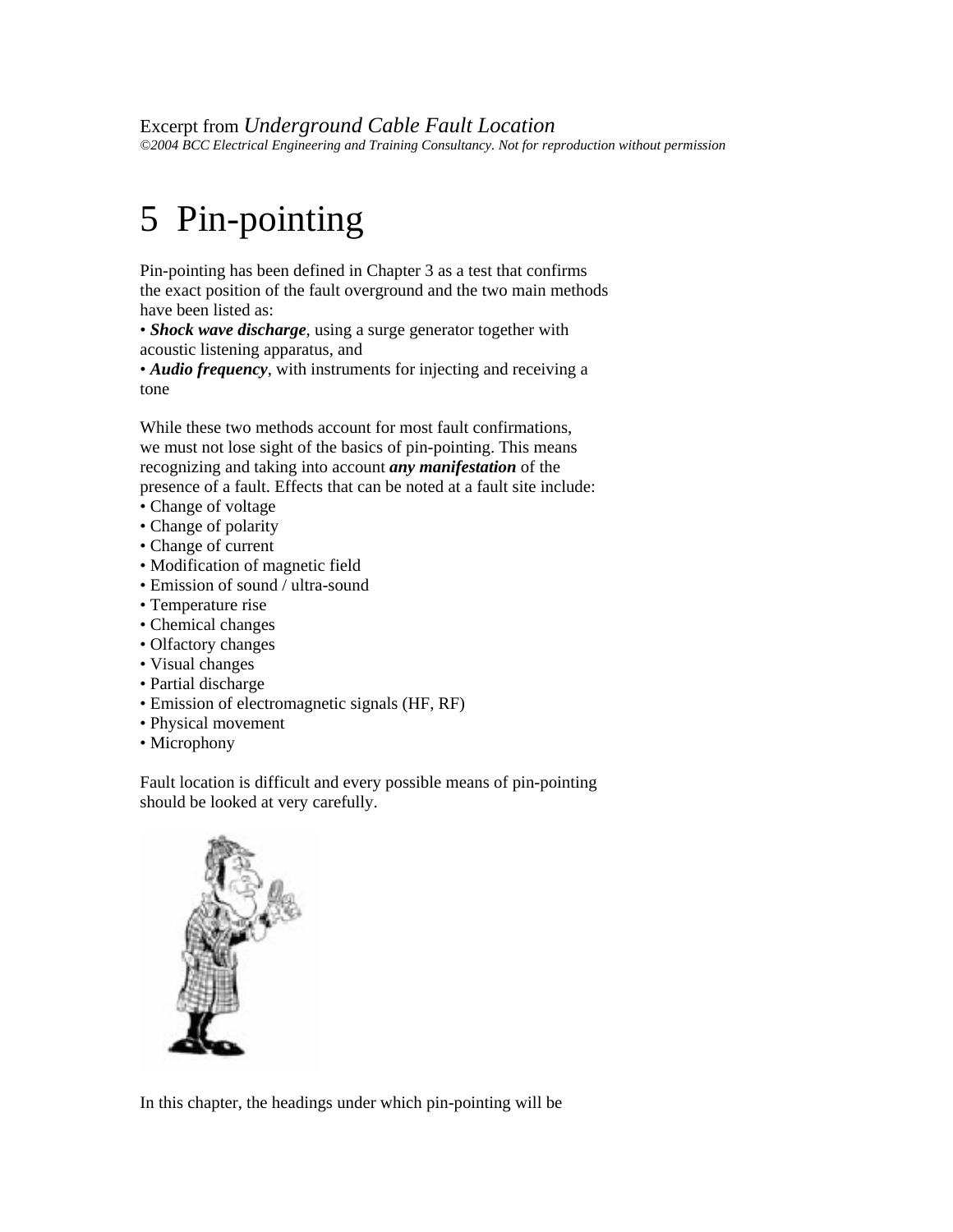covered are:

- Acoustic
- Electromagnetic
- Pool of potential
- Magnetic field
- Audio frequency

Other methods such as *thermal* and *partial discharge* will be covered in Part Three, 'specialized areas'.

## **5.1 Acoustic**

In power cable fault location the vast majority of pin-pointing tests are carried out using a surge generator to create noise and vibration at the fault site. The surge generator used for this is basically a variable HV d.c. source connected to a high voltage capacitor bank, the output being via some sort of spark gap or triggered contactor.

In the early days of fault location the transformer, rectifier, capacitor and gap were discrete components mounted up and connected on site. The gap was not triggered. The contact separation was simply adjustable, and the length of the gap determined the rate and voltage at which it discharged. Figure 5.1 shows the basic construction of a modern surge generator.

All modern commercially available sets are enclosed for safety and a 'dump' switch (D) is incorporated which discharges the output to earth via a resistance (R) when the instrument is switched off. The rating of the transformer must be greater than that of a straightforward HV test set as it must have enough output capacity to charge the capacitor within a few seconds.

The surge generator works by charging up the capacitor C with the switch S open. This switch or contactor has hardened contacts for long life and is solenoid operated so that it can be closed and opened by a timing circuit T that enables the operator to vary the cadence of the switching to give a closure once every 1 to 10 seconds (approximately).



**Fig. 5.1** The basic construction of a modern surge generator

The value of capacitance C is usually selectable between a few microfarads and over a hundred microfarads by series, parallel and series-parallel switching, this selection being linked with voltage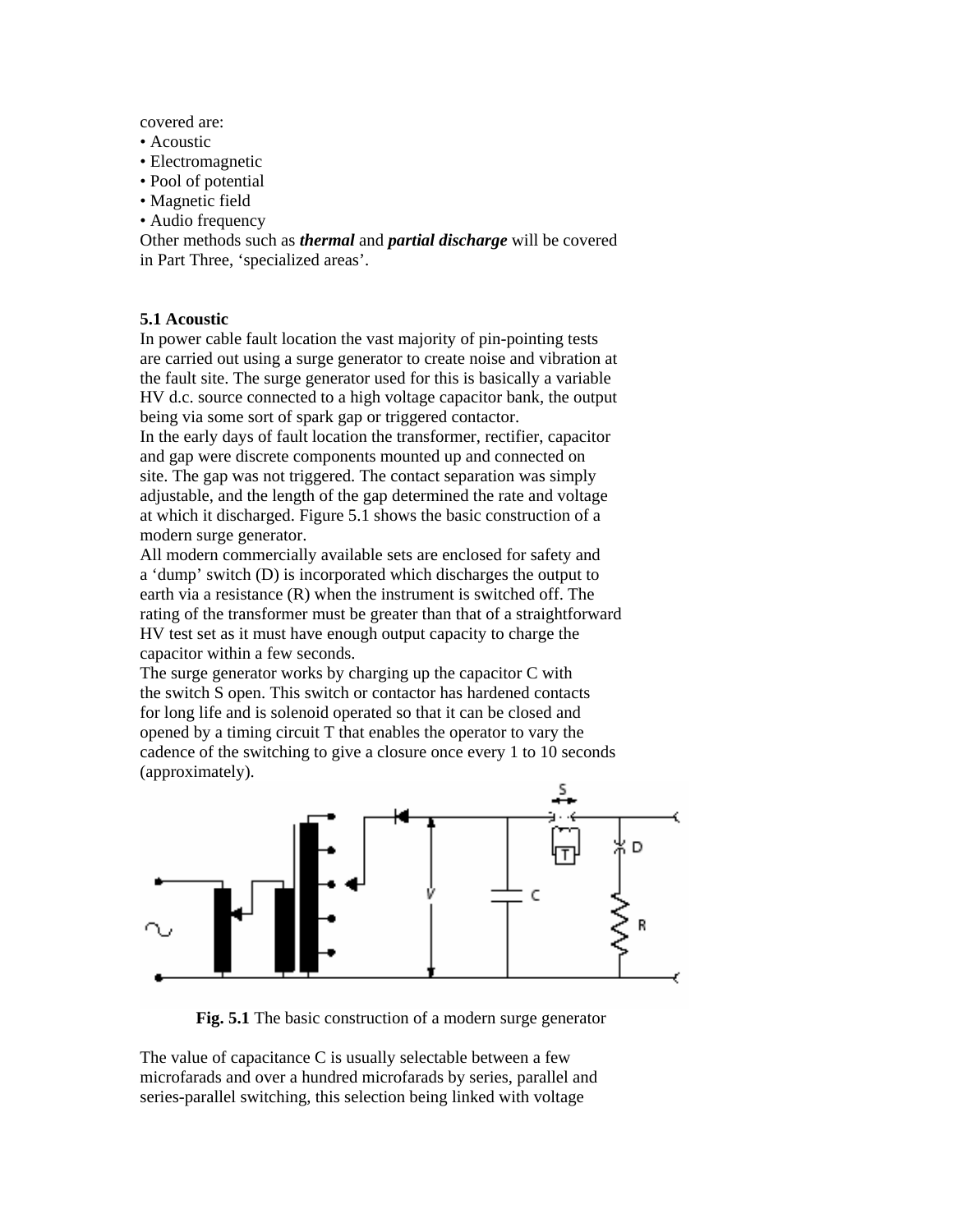tappings and suitably interlocked. The arrangement is designed to give a constant energy output either with low voltage / high capacitance or high voltage / low capacitance.

The energy available from such a circuit is given by:

12 *CV*2 joules or watt-seconds

where *C* is in microfarads and *V* is in kilovolts.

When the stored energy in the capacitor is discharged into the cable, a very high energy steep fronted surge wave is launched, seeing an impedance of *Zo* ahead of it. Examples of such voltage impulses are shown in Fig. 5.2.

This is a series of curves with axes;  $V$  (kV) and  $t$  ( $\mu$ s). The heavy line represents a typical fault characteristic that shows that a fault will never break down instantaneously and that it takes a certain minimum voltage to break it down.

It is a common misconception that a fault must break down if a surge of a high enough voltage is applied to it. This is not so. A surge is not a steady d.c. potential but a wave with a very steep front edge and an exponentially decaying trailing edge as shown.

It should be clear from Fig. 5.2 that, while surge a has a high enough peak voltage, say 15 kV, for its tail to cut the fault characteristic at time *t*1 and thus cause breakdown, it is possible to send a wave like b with a peak voltage of, say, 10 kV, that does not cut the fault curve and therefore does not cause breakdown. A voltage of 10 kV may well be above the already established withstand voltage of the fault but the problem is that not enough capacitance is in the circuit to ensure a slow enough decay of the wave. The curve c is that for a discharge at the same voltage as b but with more capacitance selected. This curve cuts the fault curve at time *t*2 and causes breakdown.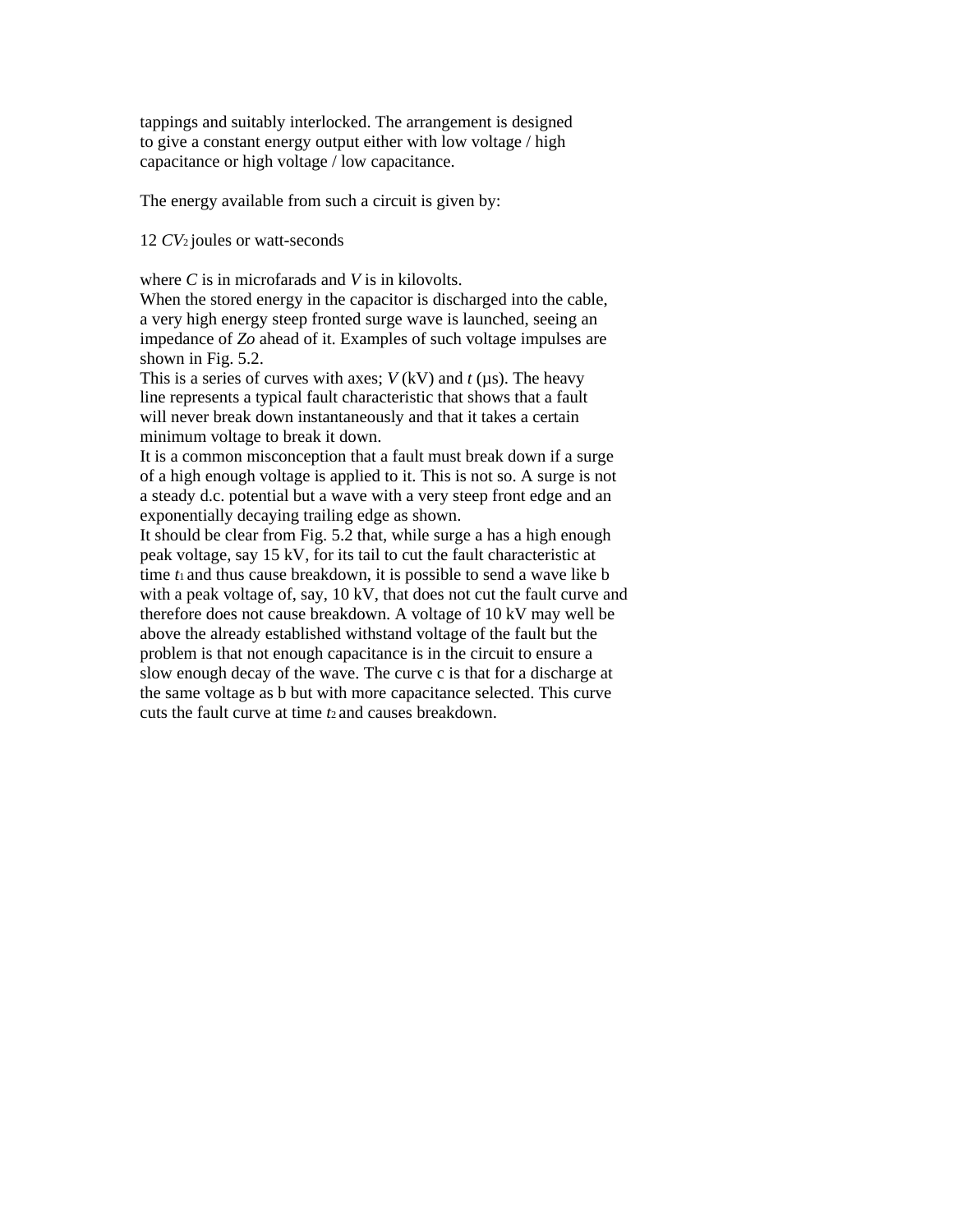

**Fig. 5.2 C**omparison of surges with different voltages and energy contents

An important point now becomes clear from these examples: more energy is dissipated by wave c than by wave a. In physics power is something waiting to be used. Energy is power being used; hence time is a major factor as evidenced by the units of energy: kilowatthour, watt- second. The energy under curve c is greater than that under curve a, which serves to illustrate that it is often better to increase capacitance primarily to create a breakdown and then to enhance the energy dissipation at the fault and thereby to create more noise / vibration.

In air, this is remarked as a very loud report or 'bang'. The cable, however, is usually buried at a depth of half to one metre and therefore the sound is muffled, producing a 'thump', which can sometimes be heard unassisted overground but more often can only be detected using a sensitive ground microphone and receiver / amplifier. Because of the noises they produce surge generators are often called 'bangers' or 'thumpers'.

As stated, this process is repeated every few seconds so that the operator can walk over the suspect zone to pin-point and mark the location exactly. Different people have different ideas on the best rate of discharge to use. Most go for a rate of one surge every three or four seconds. If the rate is over about ten seconds, it is possible to walk over the site of the fault without hearing the discharge. On the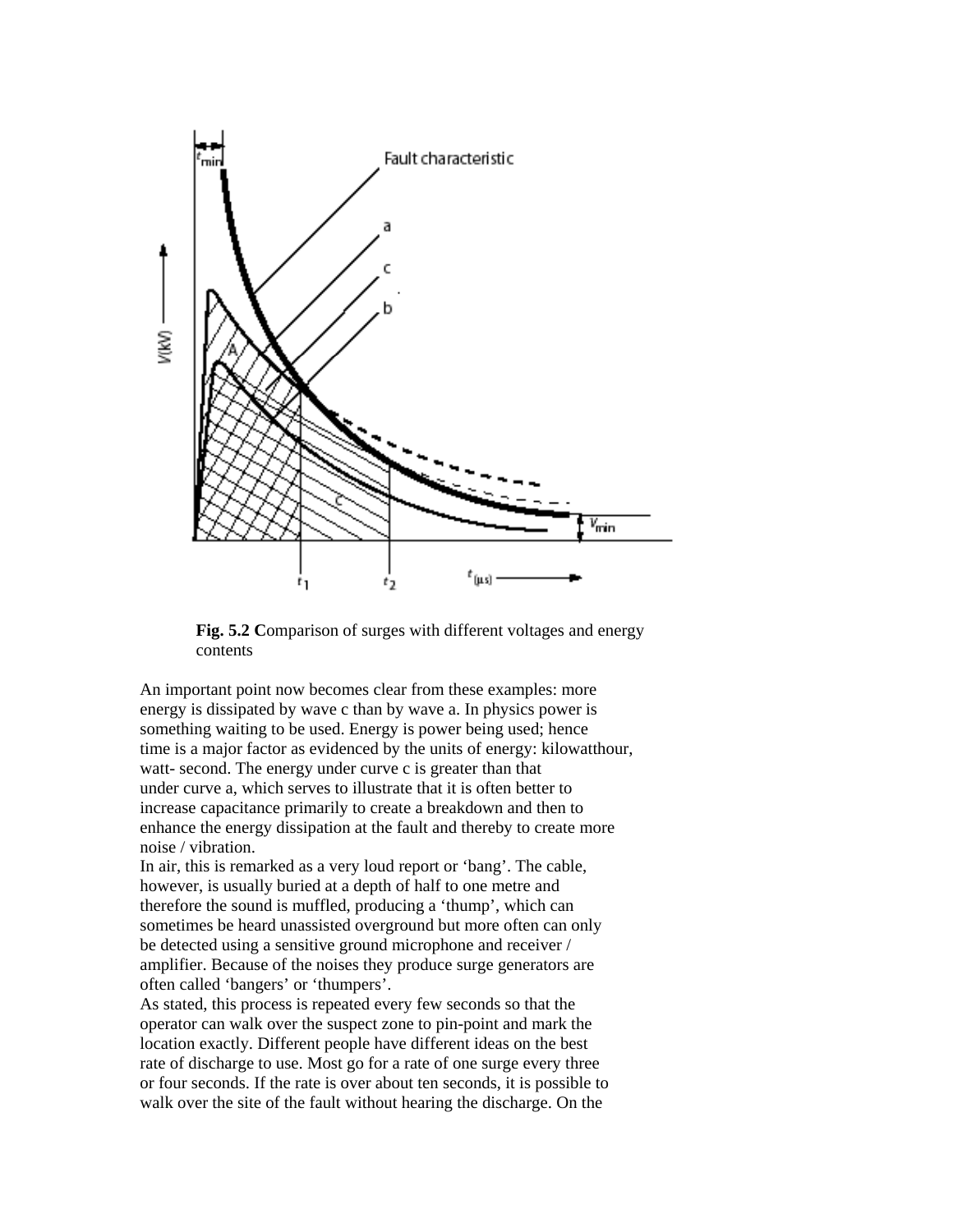other hand, a rate quicker than approximately one surge every second does not give the d.c. source enough time to charge up the capacitors to the selected voltage before they are discharged again, thus putting an unnecessary limit on the energy available, remembering that this is proportional to *V*2.

The features normally fitted to commercially available sets are:

- Safe enclosure
- Protected terminals
- Automatic 'dump' on switch-off

• Interlock to prevent high voltage appearing on switch-on if voltage control is not at zero.

- Selectable voltage and capacitance, interlocked
- Switch rate selector
- Voltage indication

Features that may or may not be included are:

- Dump to earth between surges
- 'Single shot' facility
- Use as HV test set
- Possibility of using HV with capacitors connected
- Remote control.

Generally, two sizes of surge generator are available: a smaller, portable type of unit for use on low voltage, control, indication and (some) telecommunications cables, and the larger set in more common use, which is transportable, weighing up to around 100 kg. The smaller versions tend to have a capacity of a few hundred joules and an upper voltage limit of approximately 5 kV, while the larger models can deliver surges of up to 2000 joules at voltages up to about 30 kV. Some US stand-alone models can have around 70kV and up to 7000 joules. Other, mainly European rigs, can surge at 70 kV or more but, of necessity, these are modular arrangements mounted in the protected rear zone of a test van.

Some instruments currently available are shown in Fig. 5.3a to c. Given that a surge generator has been connected to a faulty cable, it is not good practice simply to switch on and rush up the route to listen.

Successful pin-pointing depends on:

- Vibration / noise *actually* being created at the fault site.
- The operator being *certain* that this is so and
- *Standing over the cable* while listening

These points may seem simplistic but they are absolutely vital. They will now be taken in turn.

## ACTUAL NOISE OR NOT

The surge generator may be functioning perfectly at the test end but there will be no noise at the fault if it is a zero ohm short circuit or if its resistance suddenly changes and the chosen voltage does not regularly break it down. It pays, therefore, first of all to measure the fault resistance immediately before starting the surge generator and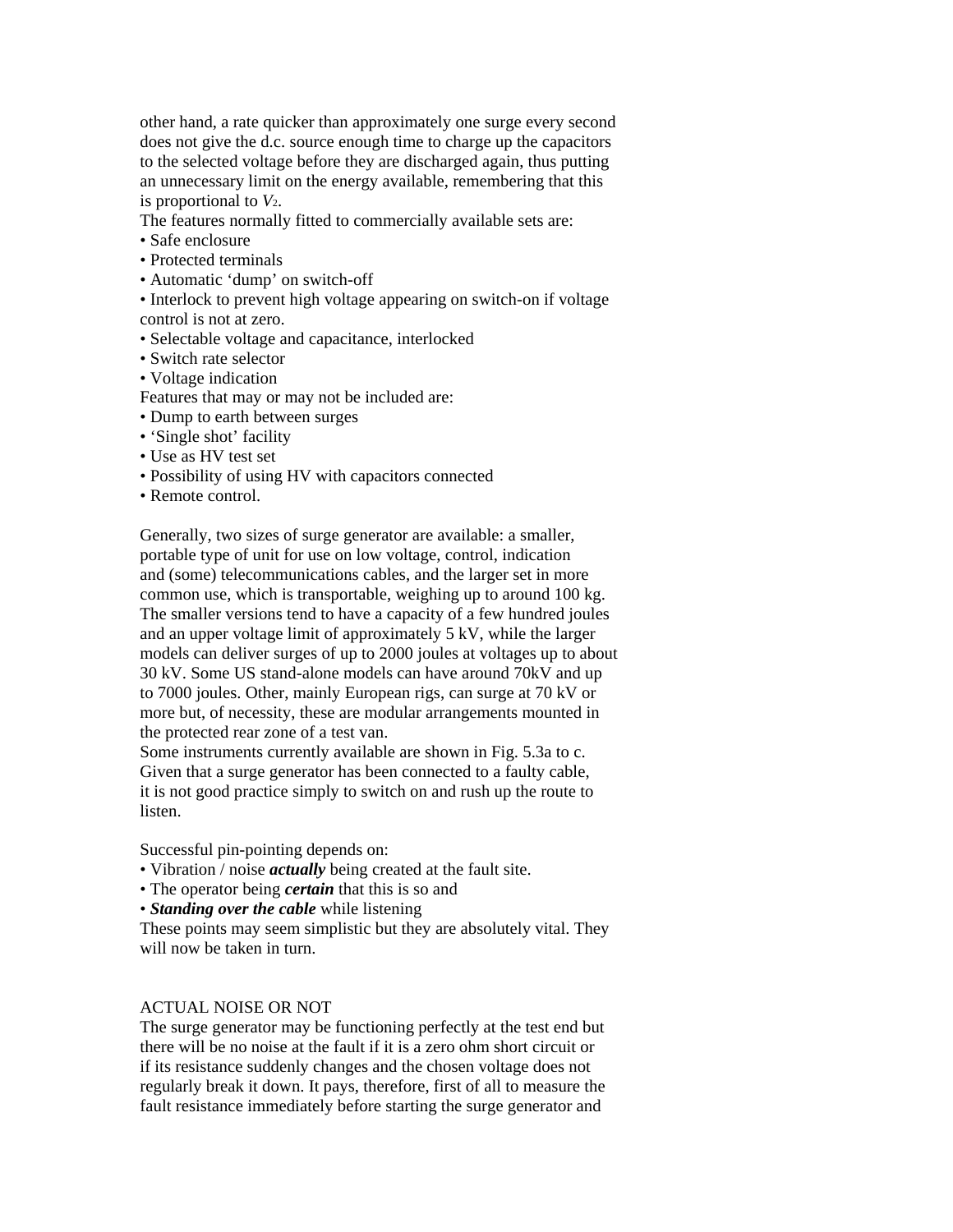then to surge for a few minutes, switch off, disconnect and measure the fault resistance again. If the resistance has remained at a medium or high value or has risen from zero or a few ohms to a medium value of, say, a few kilohms, it is certain that noise is being created by the surging. If impulse current equipment is also connected at the time, evidence of ionization delay proves that arcing is taking place. In any case, it is sensible to wait for several minutes to make sure that the surge generator is being discharged regularly into the fault. As already stated, a fault can be unstable and give rise to intermittent discharging which is evident when the surge generator voltmeter does not kick back towards zero after each shot. If such a situation exists, the surge voltage can be raised so that the fault discharges every time. A good tip here is to switch off so that the core is earthed before surging is restarted at the higher voltage.

For instance, if 10 kV is not breaking the fault down and the voltage is increased by 2 kV, the next surge is 2 kV on top of the 10 kV already standing on the core. This may be doubled by reflection from the far end, thus stressing the fault at 14 kV. If, however, the core is discharged, a new surge of 12 kV will be doubled to 24 kV which is much more likely to break the fault down. Even if the fault will *still*  not co-operate, at least the operator knows to spend longer at each point when listening over the cable so as not to be misled by the occasional surge producing no noise.



## **CERTAINTY**

While the foregoing precautions will contribute greatly to the operator's certainty that the surge is producing a noise, there still remains the possibility that the surge generator has ceased to operate. This may be due to a power failure, the surge generator having been inadvertently switched off or the fault having gone permanently 'high' so that the voltage is simply standing on the cable core and there are no breakdowns.

There are two remedies for these situations. The first is, perhaps obviously, *communication*. The surge generator may be several kilometres away from the suspect zone but someone should have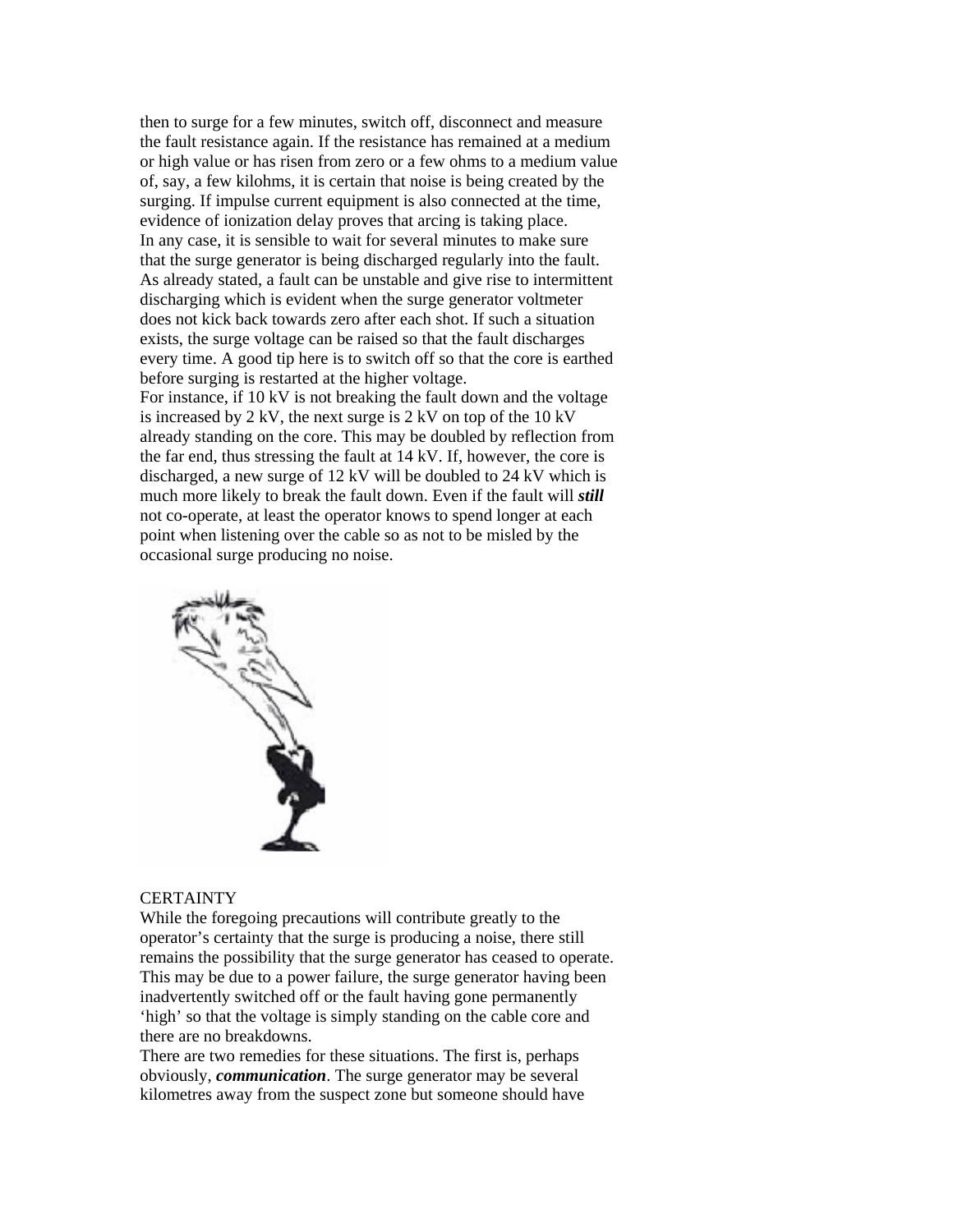been instructed to watch the surge generator carefully and to notify the field operator immediately should any of the above problems occur.

The second remedy can be provided by a facility built into some receivers / amplifiers. This is a pick-up coil and associated meter / indicator that indicates the presence of the magnetic field resulting from the surge current. This is an invaluable feature that, fortunately these days, has been incorporated by most manufacturers.



**Fig. 5.3 (a)** CET Controlled Energy Capacitive Discharge Fault Locator (*source:* Hipotronics, Inc., USA)



**Fig. 5.3 (b)** STG 600 LV Surge generator (*source:* Baur Prüf-und Messtechnik GmbH & Co. KG, Austria)